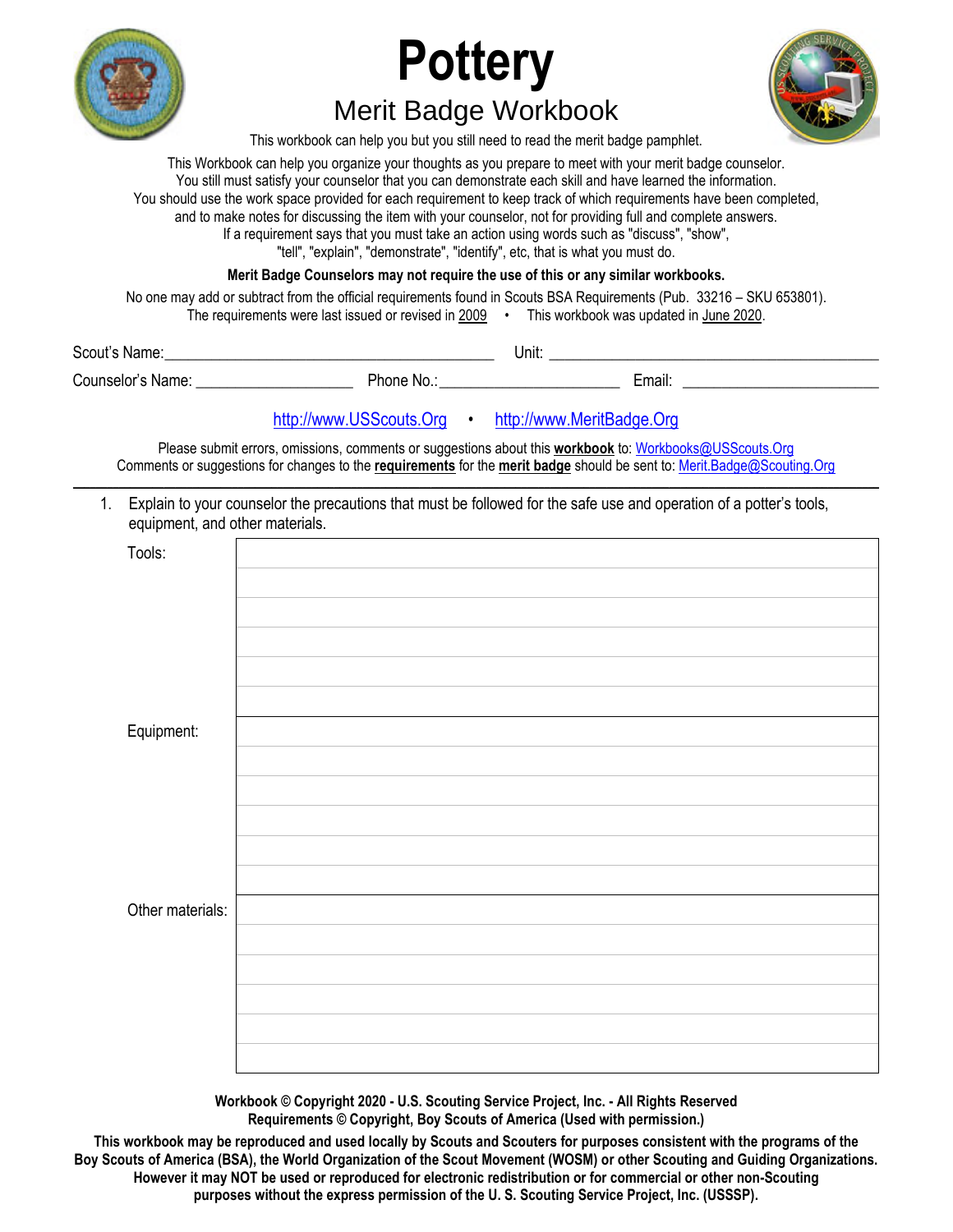- 2. Do the following:
	- a. Explain the properties and ingredients of a good clay body for the following:
		- 1. Making sculpture



# 2. Throwing on the wheel

# b. Tell how three different kinds of potter's wheels work.

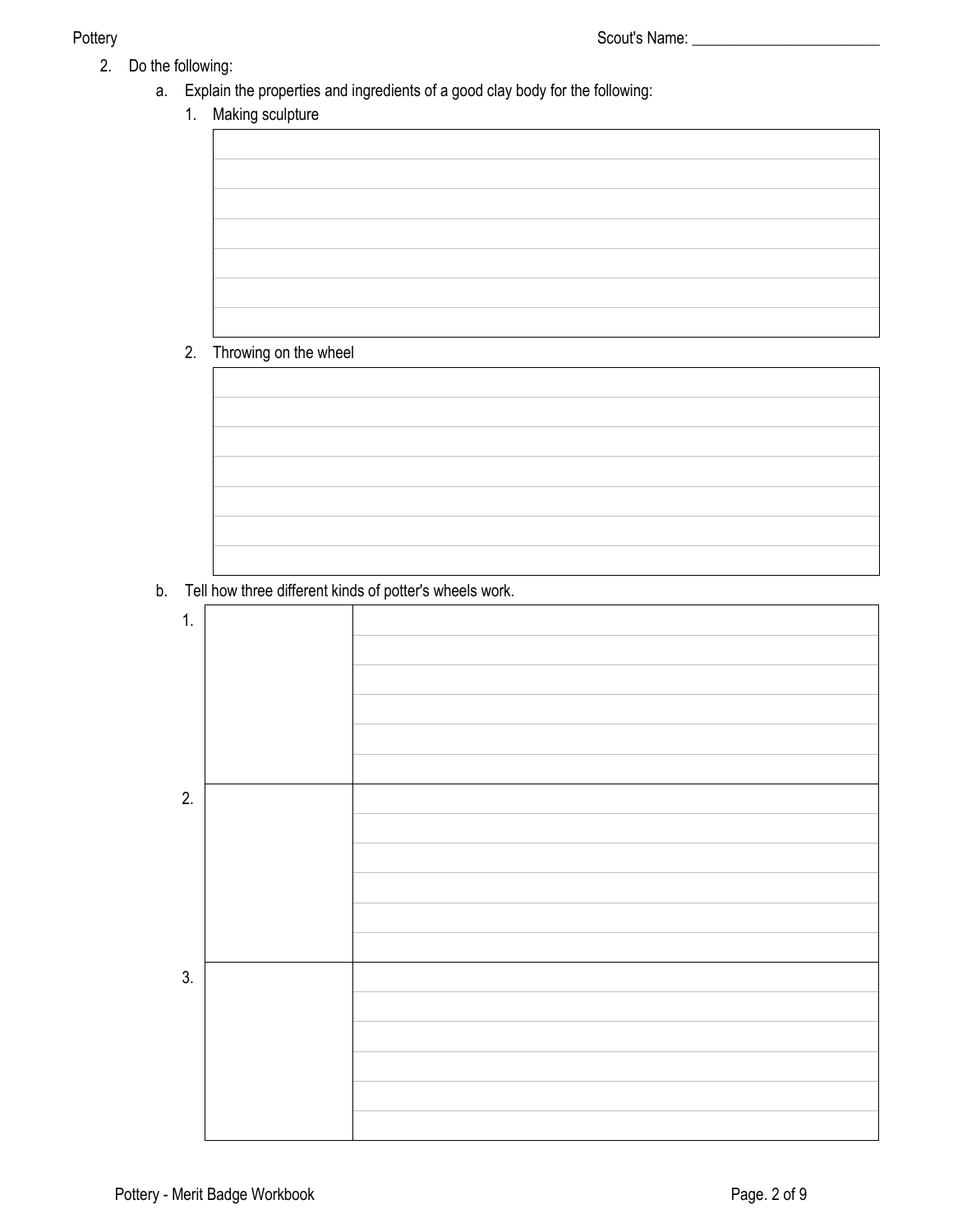3. Make two drawings of pottery forms, each on an 8 1/2 by 11 inch sheet of paper. One must be a historical pottery style. The other must be of your own design.

*(There are two sheets of blank graph paper at the end of this workbook, which may be used for these drawings.)* 

 4. Explain the meaning of the following pottery terms: bat, wedging, throwing, leather hard, bone dry, greenware, bisque, terra-cotta, grog, slip, score, earthenware, stoneware, porcelain, pyrometric cone, and glaze.

|               | $\cdot$ $\cdot$<br>- |  |
|---------------|----------------------|--|
| Bat:          |                      |  |
|               |                      |  |
|               |                      |  |
|               |                      |  |
|               |                      |  |
|               |                      |  |
| Wedging:      |                      |  |
|               |                      |  |
|               |                      |  |
|               |                      |  |
|               |                      |  |
| Throwing:     |                      |  |
|               |                      |  |
|               |                      |  |
|               |                      |  |
|               |                      |  |
| Leather hard: |                      |  |
|               |                      |  |
|               |                      |  |
|               |                      |  |
|               |                      |  |
|               |                      |  |
| Bone dry:     |                      |  |
|               |                      |  |
|               |                      |  |
|               |                      |  |
|               |                      |  |
| Greenware:    |                      |  |
|               |                      |  |
|               |                      |  |
|               |                      |  |
|               |                      |  |
| Bisque:       |                      |  |
|               |                      |  |
|               |                      |  |
|               |                      |  |
|               |                      |  |
| Terra-cotta:  |                      |  |
|               |                      |  |
|               |                      |  |
|               |                      |  |
|               |                      |  |
|               |                      |  |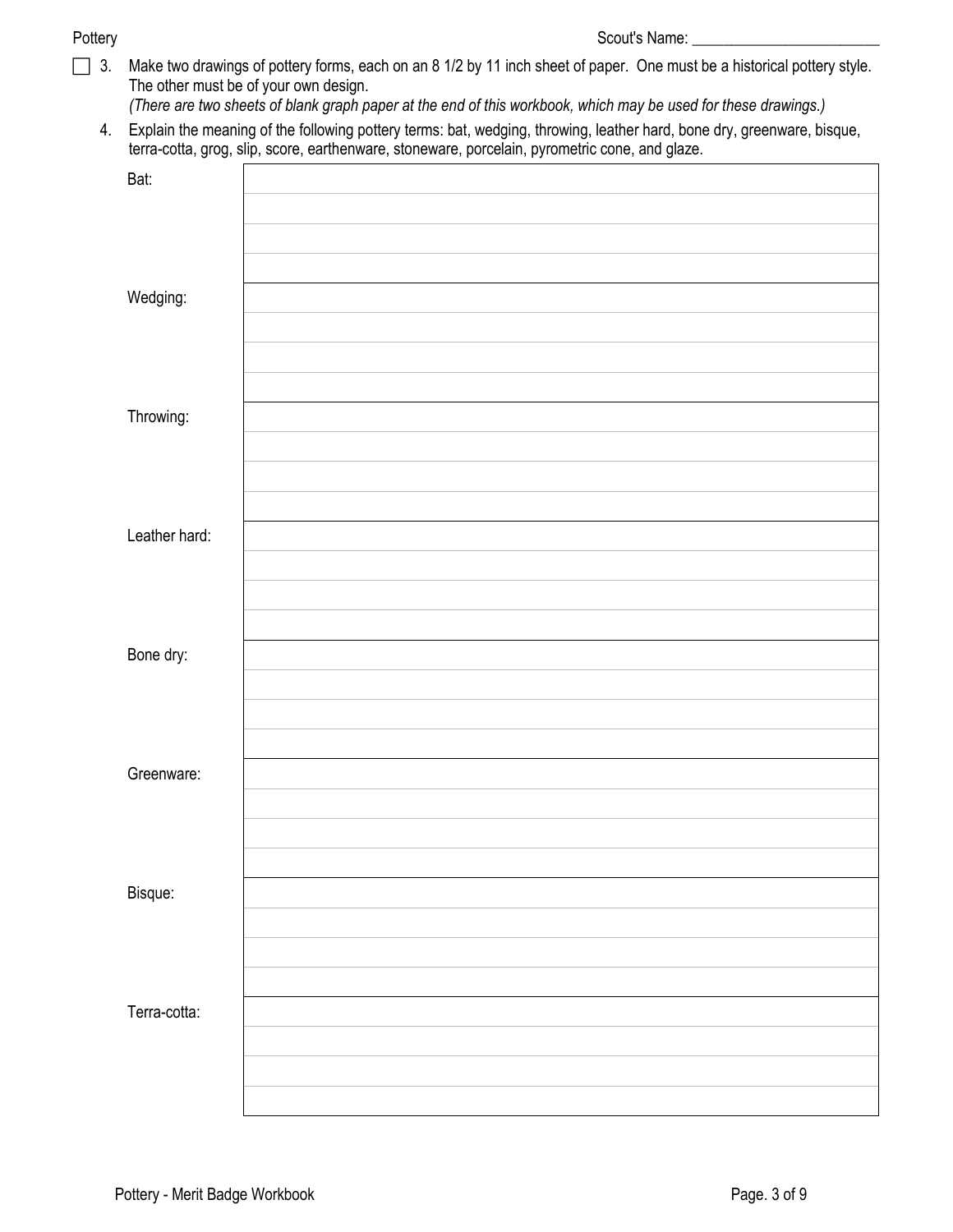| Pottery |                  |  |
|---------|------------------|--|
|         | Grog:            |  |
|         |                  |  |
|         |                  |  |
|         |                  |  |
|         | Slip:            |  |
|         |                  |  |
|         |                  |  |
|         | Score:           |  |
|         |                  |  |
|         |                  |  |
|         |                  |  |
|         | Earthenware:     |  |
|         |                  |  |
|         |                  |  |
|         |                  |  |
|         | Stoneware:       |  |
|         |                  |  |
|         |                  |  |
|         | Porcelain:       |  |
|         |                  |  |
|         |                  |  |
|         |                  |  |
|         | Pyrometric cone: |  |
|         |                  |  |
|         |                  |  |
|         |                  |  |
|         | Glaze.           |  |
|         |                  |  |
|         |                  |  |
|         |                  |  |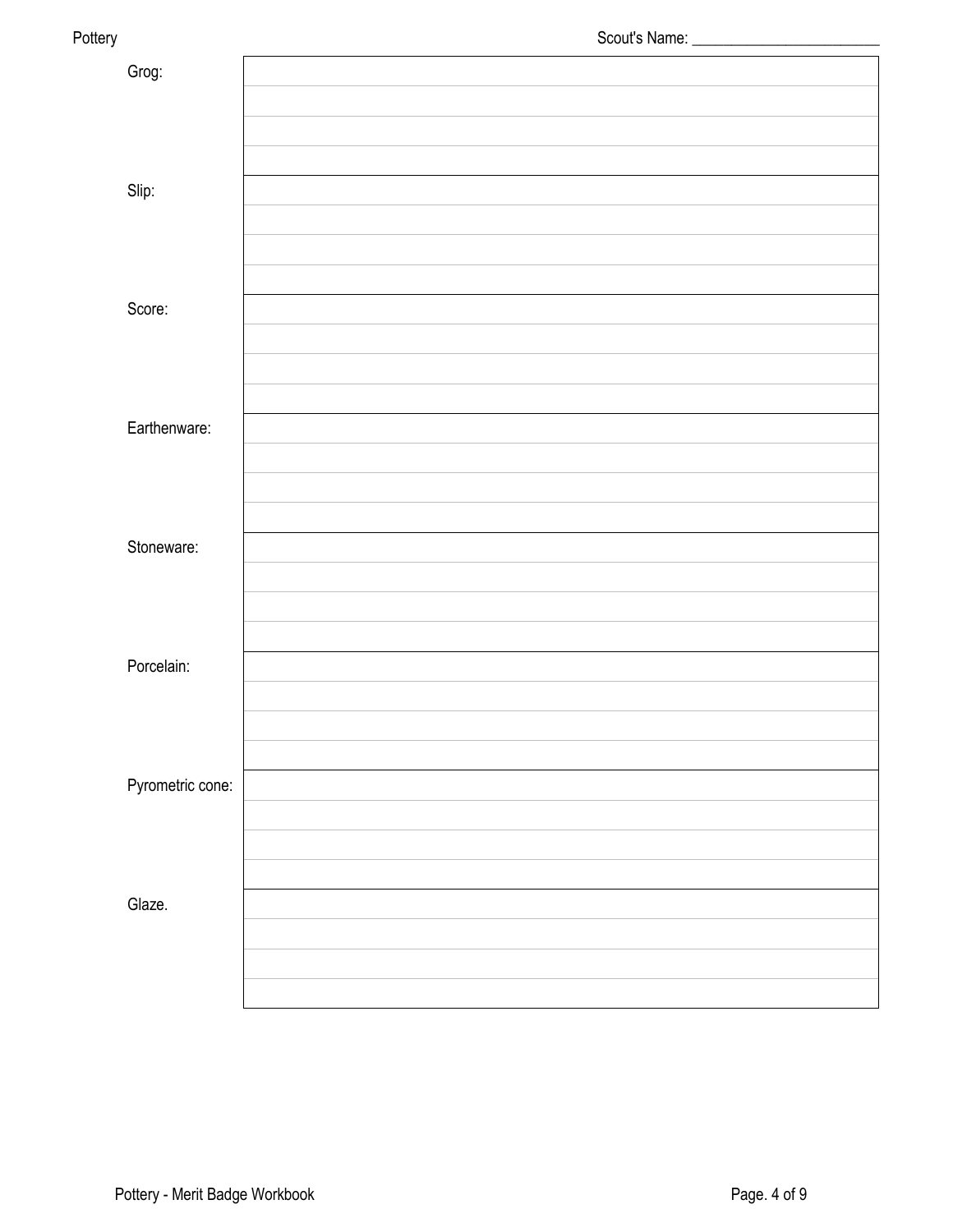- 5. Do the following. Each piece is to be painted, glazed, or otherwise decorated by you:
	- a. Make a slab pot, a coil pot, and a pinch pot.
		- $\Box$  Slab pot
		- $\Box$  Coil pot
		- $\Box$  Pinch pot

 $\Box$  b. Make a human or animal figurine or decorative sculpture.

- $\Box$  c. Throw a functional form on a potter's wheel.
- $\Box$  d. Help to fire a kiln.

6. Explain the scope of the ceramic industry in the United States. Tell some things made other than craft pottery.

- 7. With your parent's permission and your counselor's approval, do ONE of the following:
	- $\Box$  a. Visit the kiln yard at a local college or other craft school. Learn how the different kinds of kilns work, including low-fire electric, gas or propane high-fire, wood or salt/soda, and raku.

| Low-fire electric:        |  |
|---------------------------|--|
|                           |  |
|                           |  |
|                           |  |
| Gas or propane high-fire: |  |
|                           |  |
|                           |  |
|                           |  |
| Wood or salt/soda:        |  |
|                           |  |
|                           |  |
|                           |  |
| Raku:                     |  |
|                           |  |
|                           |  |
|                           |  |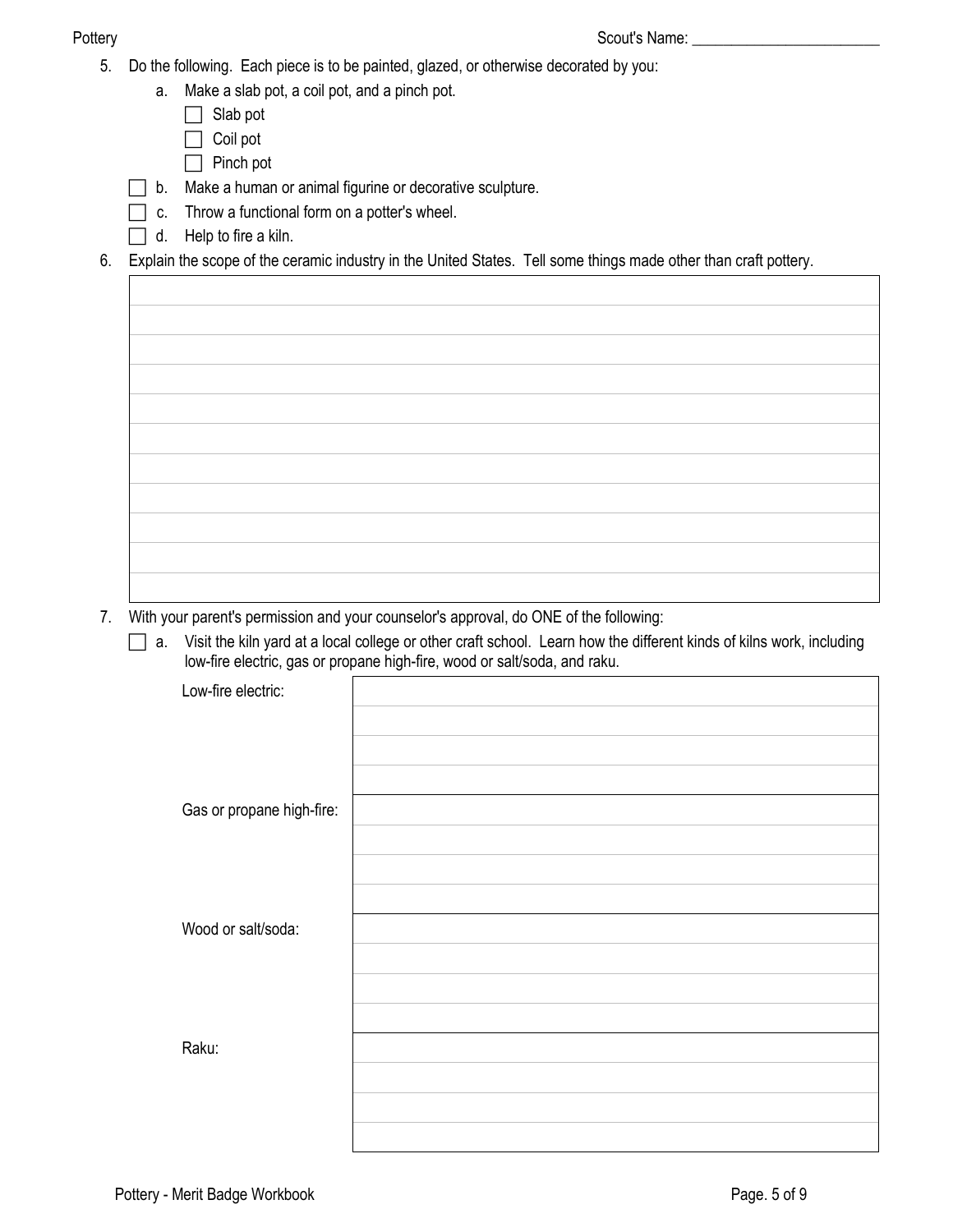| C.<br>Find out about career opportunities in pottery.<br>Pick one and find out about the education, training, and experience required for this profession.<br>Career<br>Education:<br>Training:<br>Experience: | share with your counselor what you have learned.                                                                                                                                                                             |
|----------------------------------------------------------------------------------------------------------------------------------------------------------------------------------------------------------------|------------------------------------------------------------------------------------------------------------------------------------------------------------------------------------------------------------------------------|
|                                                                                                                                                                                                                |                                                                                                                                                                                                                              |
|                                                                                                                                                                                                                |                                                                                                                                                                                                                              |
|                                                                                                                                                                                                                |                                                                                                                                                                                                                              |
|                                                                                                                                                                                                                |                                                                                                                                                                                                                              |
|                                                                                                                                                                                                                |                                                                                                                                                                                                                              |
|                                                                                                                                                                                                                |                                                                                                                                                                                                                              |
|                                                                                                                                                                                                                |                                                                                                                                                                                                                              |
|                                                                                                                                                                                                                |                                                                                                                                                                                                                              |
|                                                                                                                                                                                                                | Using resources from the library, magazines, the Internet (with your parent's permission), and other outlets,<br>learn about the historical and cultural importance of pottery. Share what you discover with your counselor. |
|                                                                                                                                                                                                                |                                                                                                                                                                                                                              |
|                                                                                                                                                                                                                |                                                                                                                                                                                                                              |
|                                                                                                                                                                                                                |                                                                                                                                                                                                                              |
|                                                                                                                                                                                                                |                                                                                                                                                                                                                              |
|                                                                                                                                                                                                                |                                                                                                                                                                                                                              |
|                                                                                                                                                                                                                |                                                                                                                                                                                                                              |
|                                                                                                                                                                                                                |                                                                                                                                                                                                                              |
|                                                                                                                                                                                                                |                                                                                                                                                                                                                              |
|                                                                                                                                                                                                                |                                                                                                                                                                                                                              |
|                                                                                                                                                                                                                |                                                                                                                                                                                                                              |
|                                                                                                                                                                                                                |                                                                                                                                                                                                                              |
|                                                                                                                                                                                                                |                                                                                                                                                                                                                              |
|                                                                                                                                                                                                                |                                                                                                                                                                                                                              |
|                                                                                                                                                                                                                |                                                                                                                                                                                                                              |
|                                                                                                                                                                                                                |                                                                                                                                                                                                                              |
|                                                                                                                                                                                                                |                                                                                                                                                                                                                              |
|                                                                                                                                                                                                                |                                                                                                                                                                                                                              |
|                                                                                                                                                                                                                |                                                                                                                                                                                                                              |
|                                                                                                                                                                                                                |                                                                                                                                                                                                                              |
|                                                                                                                                                                                                                |                                                                                                                                                                                                                              |
|                                                                                                                                                                                                                |                                                                                                                                                                                                                              |
|                                                                                                                                                                                                                |                                                                                                                                                                                                                              |
|                                                                                                                                                                                                                |                                                                                                                                                                                                                              |
|                                                                                                                                                                                                                |                                                                                                                                                                                                                              |
|                                                                                                                                                                                                                |                                                                                                                                                                                                                              |
|                                                                                                                                                                                                                |                                                                                                                                                                                                                              |
|                                                                                                                                                                                                                |                                                                                                                                                                                                                              |
|                                                                                                                                                                                                                |                                                                                                                                                                                                                              |
|                                                                                                                                                                                                                |                                                                                                                                                                                                                              |
|                                                                                                                                                                                                                |                                                                                                                                                                                                                              |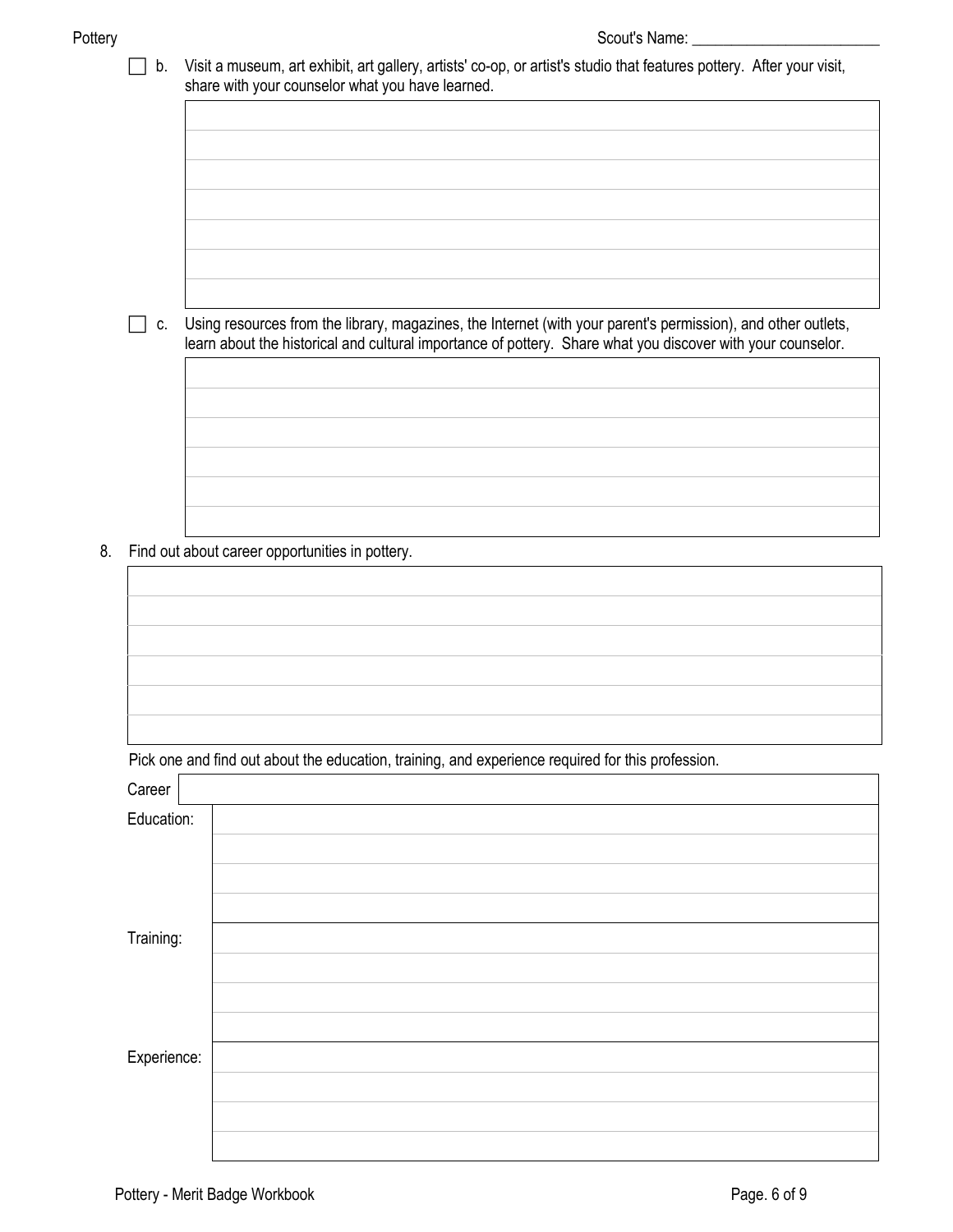Discuss this with your counselor, and explain why this profession might interest you.

**When working on merit badges, Scouts and Scouters should be aware of some vital information in the current edition of the** *Guide to Advancement* **(BSA publication 33088). Important excerpts from that publication can be downloaded from <http://usscouts.org/advance/docs/GTA-Excerpts-meritbadges.pdf>.** 

**You can download a complete copy of the** *Guide to Advancement* **from <http://www.scouting.org/filestore/pdf/33088.pdf>.**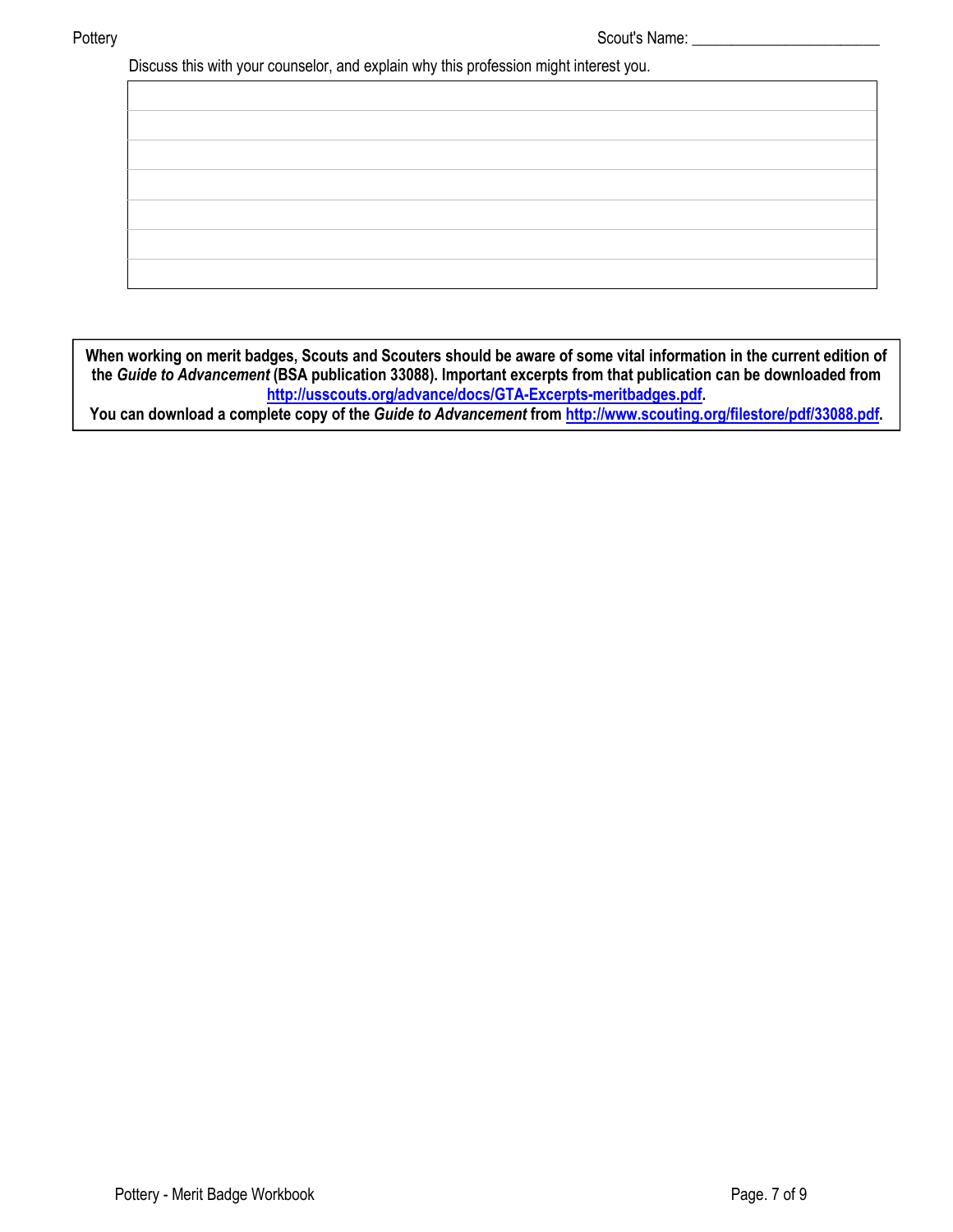